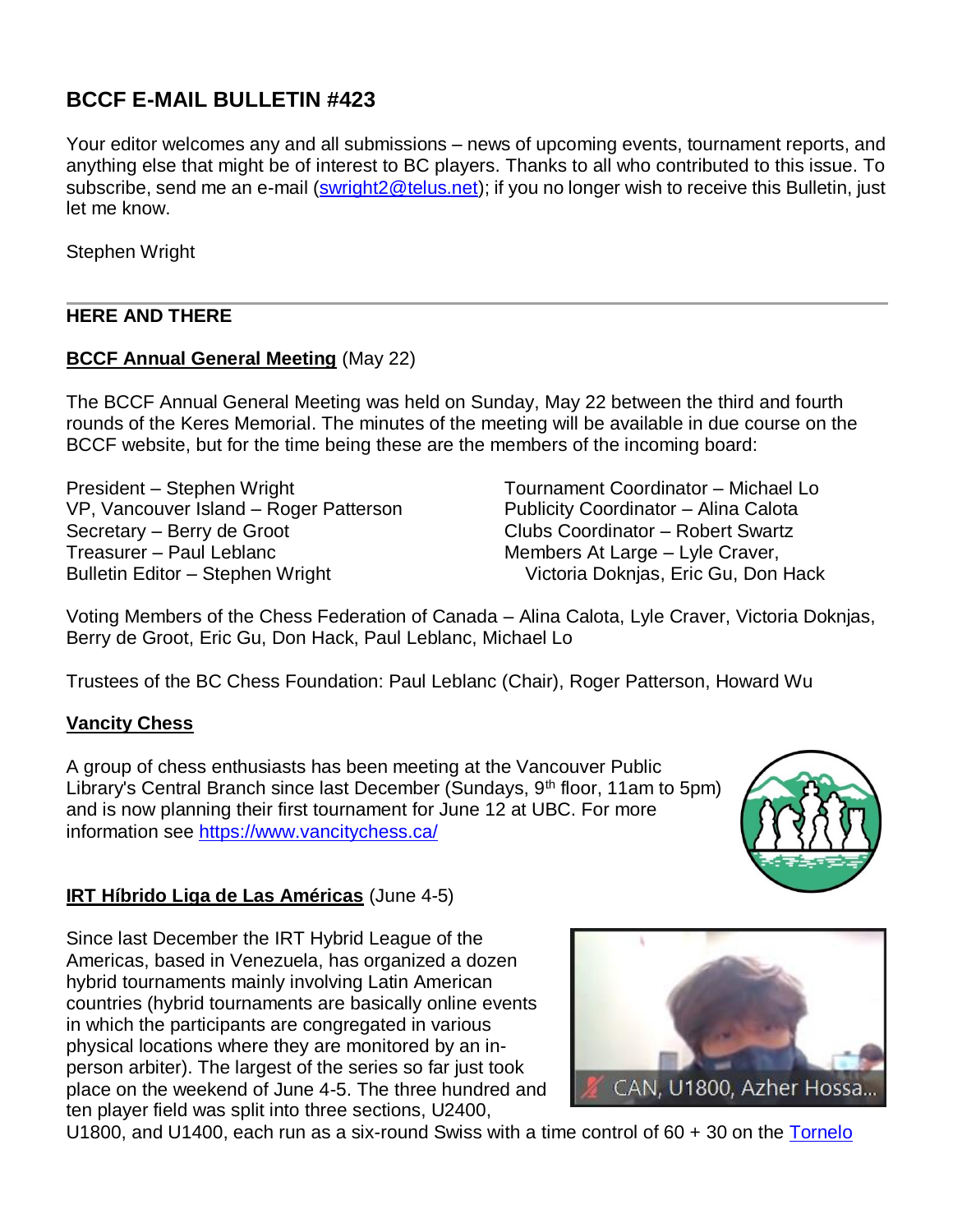platform. Nine Canadians participated, all playing from a location in Markham, Ontario organized by CFC Youth Coordinator Christina Tao with Robert Gillanders as arbiter. Aaron Reeve Mendes placed thirteenth in the U2400 section with 3.5/6 but the highest scoring Canadian was Ben Gabriel Smolkin in the U1800, 5.0 points for third place. In the same section Hazel Guo and BC's Azher Hossain finished with 4.0 points, placing sixteenth and fourteenth respectively. [Chess-results link](https://chess-results.com/tnr644796.aspx?lan=2&art=25&fedb=CAN&turdet=YES&flag=30)

#### **Gaibor, Ivan – Azher, Hossain [A11] IRT Híbrido Liga de Las Américas Tornelo (4.2), 04.06.2022**

1.c4 c6 2.g3 d5 3.cxd5 cxd5 4.Bg2 Nc6 5.Nf3 Nf6 6.0–0 Bf5 7.d3 e6 8.Nc3 h6 9.Bf4 Bd6 10.Qd2 d4 11.Nb5 e5 12.Bxe5 Nxe5 13.Nfxd4 Bc8 14.f4 Bc5 15.Qc3 Bxd4+ 16.Nxd4 Neg4 17.Nc2 Qb6+ 18.d4 h5 19.h3 Nh6 20.e4 Be6 21.b3 Rc8 22.Qd2 0–0 23.f5 Bd7 24.Ne3 Bb5 25.Rf2 Rcd8 26.Rd1 Rfe8 27.Rf4 Rd7 28.Kh1 g5 29.fxg6 fxg6 30.Qf2 Nh7 31.Nd5 Rxd5 32.exd5 Re2 33.Qf3 Nf5 34.Rxf5 gxf5 35.Qxf5 Qd6 36.Be4 Qe7 37.Bg2 Rxg2 38.d6 Qe2 39.Qd5+ Kg7 40.Qxb7+ Kh6 41.Qxg2 Qxd1+ 42.Kh2 Qxd4 43.Qc2 Qxd6 44.Qc1+ Kg7 45.Qc3+ Nf6 46.Qe3 Qd3 47.Qxa7+ Kg6 48.Qf2 Qe2 49.Qxe2 Bxe2 50.Kg2 Ne4 51.a3 Nd2 52.Kf2 Ba6 53.b4 Bb5 54.Ke3 Nc4+ 55.Kd4 Nxa3 56.Ke4 Bf1 57.h4 Bb5 58.Kf4 Be2 59.Ke3 Bc4 60.Kf4 Be6 61.Ke5 Bd7 62.Kd6 Kf5 63.Kxd7 Kg4 64.Ke6 Kxg3 65.Kf5 Kxh4 66.Kf4 Nb5 67.Kf3 Kg5 68.Kg3 Nd4 69.Kh3 h4 70.Kg2 Kg4 71.Kh2 Nb5 72.Kg2 Nd6 73.Kh2 h3 74.Kg1 Kg3 75.b5 h2+ 76.Kh1 Ne4 0–1



**PAUL KERES MEMORIAL** (May 21-23) by Roger Patterson

As the chess scene gradually emerges from the pandemic, there has been uncertainty about how many chess players would be still be interested in playing. So far, the tournaments this year have shown record attendance. This year's Keres was no exception to that, pulling in two hundred and fifty-one players - the second largest adult event in BC history (the largest being the original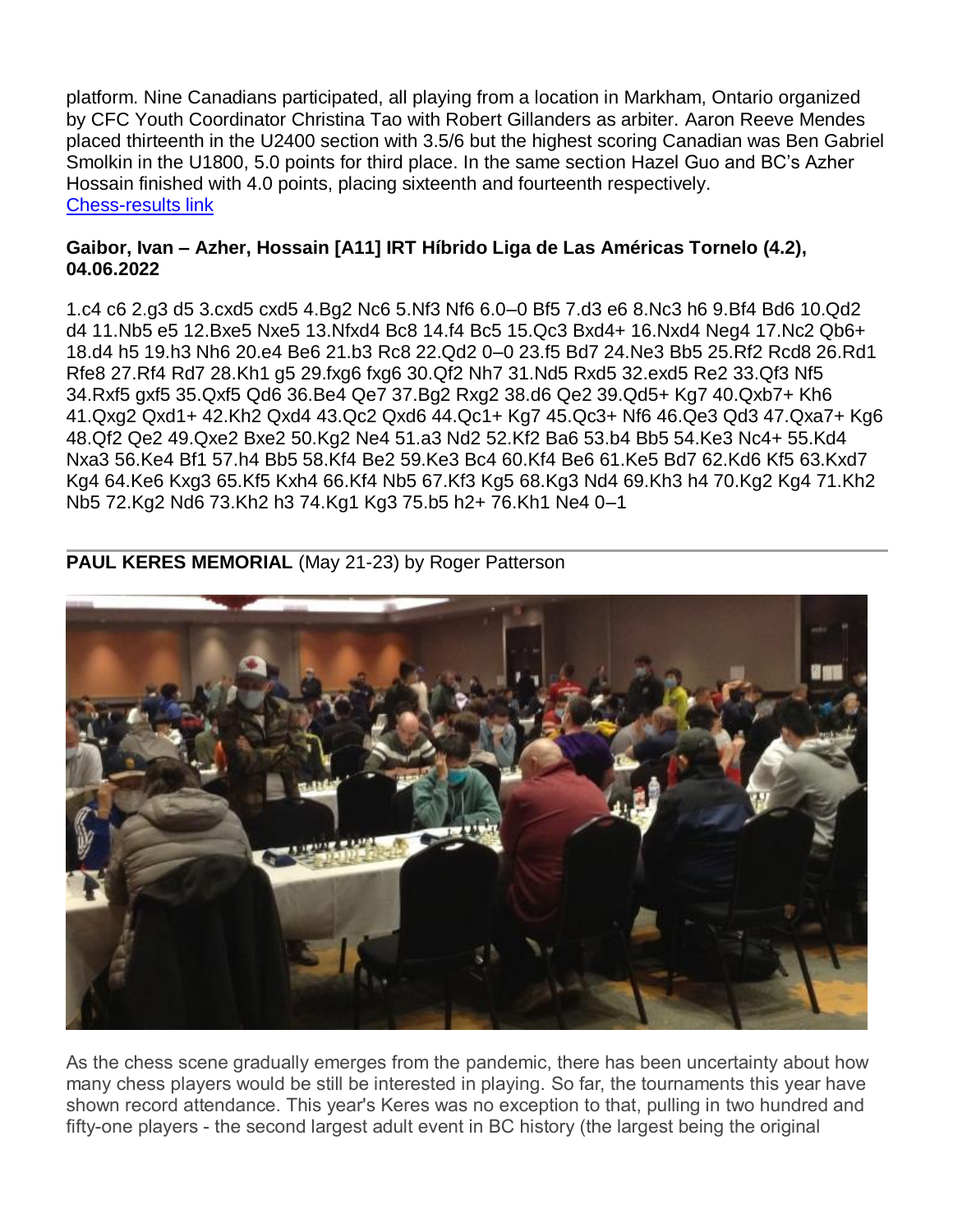Vancouver Open that Keres played in in 1975 with three hundred and twenty players). Could have been more, we had a number of last-minute withdrawals, some due to COVID and there were also a few people who did not realize or perhaps did not believe that there would be no onsite registration. No onsite registration is a policy that is likely to stay for Victoria Chess tournaments. Originally put in place to handle the logistics of vaccine passport scanning, it's just makes life so so so much easier not having to deal with last minute entries, particularly with such a large field.

Three IMs led the field. IM Georgi Orlov is well known to us being a perennial favourite with many Keres wins under his belt. IM Raymond Kaufman is also well known locally having moved to BC a few years back. IM Dietmar Kolbus made his third trip here from Europe. He now represents the Isle of Man having changed federations from Germany.

The tournament finished in a log jam for first with a five-way tie between IM Georgi Orlov (Washington), IM Raymond Kaufman (BC), IM Dietmar Kolbus (Isle of Man), NM Keith Mackinnon (BC), and CM Jorge Nunez Asencio (BC) with 4.5 points out of 6. A rather low score for first place.





Left to right from top: IM Orlov, IM Kaufman, IM Kolbus, NM Mackinnon, CM Asencio (Photos by Victoria Jung-Doknjas)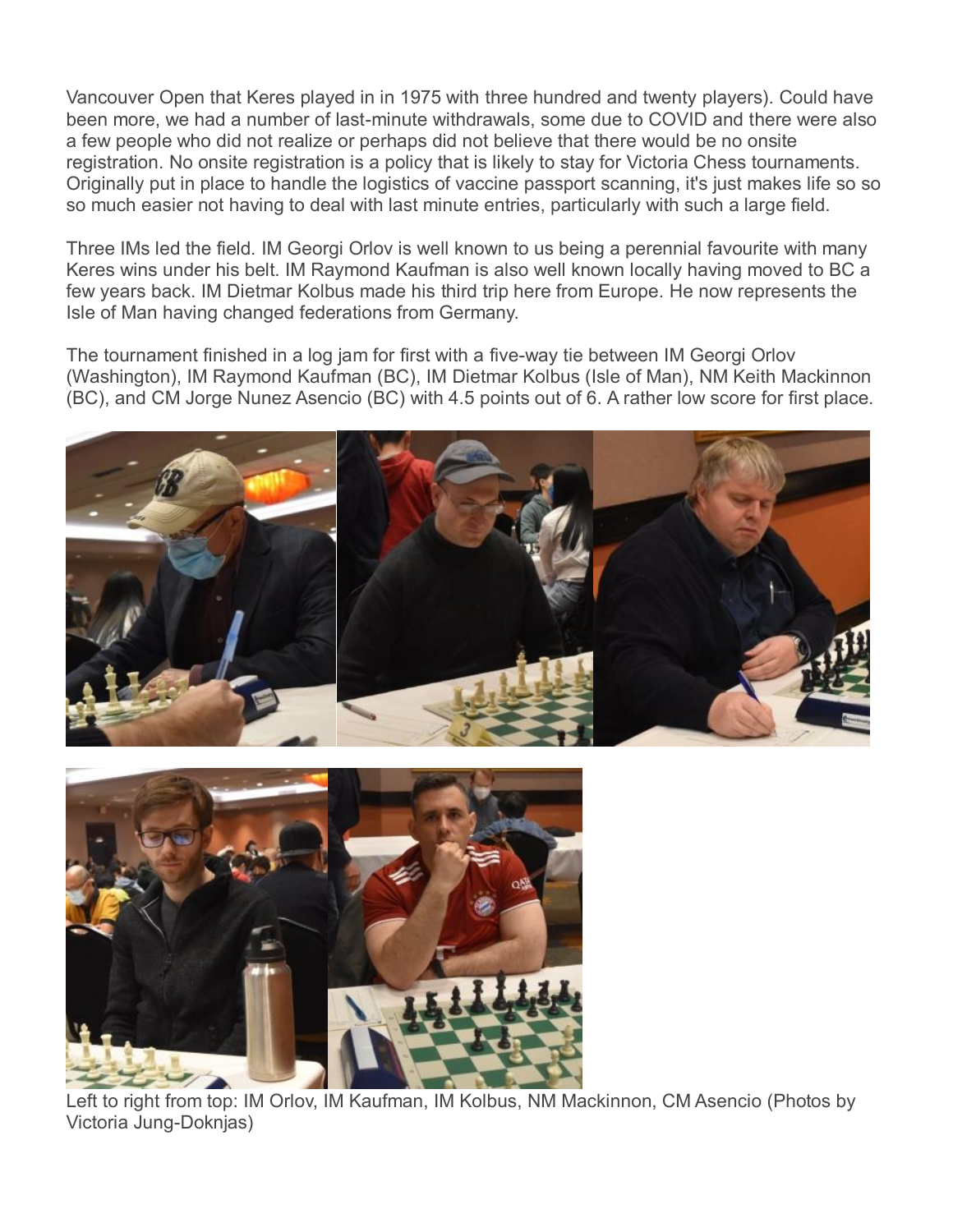The common element between the winners was the ability to survive suspicious or down right lost positions against the rest of the field. Only Kolbus went through with all of his game more or less under control. By the rest of the field, I mean specifically James Windram rated 2072. Windram was much better, even winning, against Orlov, Kaufman, and Mackinnon but eventually only scoring two draws and a loss out of those games. After a bad opening against Windram, Orlov managed to get to an equal endgame which he ground out for 121 moves with something like 70 of those moves being played on increment. A pretty tough loss. All that promising work by Windram only netted a tournament score of 3.0 points, well back in the rest of the field.

\$7000 in guaranteed prizes were given out - a full list of prize winners is given in the linked [cross table.](http://keresmemorial.pbworks.com/w/page/149253432/EventReport2022)



Paul Leblanc and Roger Patterson, a.k.a. Victoria Chess

As always thanks to all who made this record-

breaking year possible: our TDs IA Stephen Wright and Joe Soliven, Chess2Inspire represented by Michael Lo, as well as numerous volunteers. [Previous Keres history](http://www.bcchesshistory.com/keresmem.html)

## **Orlov, Georgi - Jiang, Brandon [A96] Paul Keres mem 46th Richmond (3.1), 22.05.2022**

1.d4 f5 2.g3 Nf6 3.Bg2 e6 4.Nf3 Be7 5.c4 0–0 6.0–0 d6 7.b4 Ne4 8.Bb2 Bf6 9.Nbd2 Qe7 10.Qb3 Nc6 11.e3 Nxd2 12.Nxd2 e5 13.b5 Nd8 14.c5+ Be6 15.d5 Bd7 16.Rac1 Nf7 17.Ba3 Rfc8 18.c6 bxc6 19.dxc6 Be6 20.Bd5 Bxd5 21.Qxd5 g6 22.Bb2 Kg7 23.f3 h5 24.a4 h4 25.g4 Ng5 26.gxf5 gxf5 27.f4 exf4 28.Bxf6+ Kxf6 29.Kh1 Qxe3 30.Rce1 Qc5 31.Qxc5 dxc5 32.Rxf4 Rd8 33.Nb3 Rd5 34.Rc1 Ne4 35.Rxh4 c4 36.Na5 Rg8 37.Rf4 c3 38.Nc4 Ke6 39.Ne3 Rd2 40.Re1 Rf2 41.Rh4 c2 42.Rh6+ Ke5 43.Rh7 Re2 44.Re7+ Kd6 45.Nxf5+ Kd5 46.Rxe4 Rxe4 47.Rc1 Re2 48.h3 Rf8 49.Rxc2 Re1+ 0–1

## **Windram, James – Orlov, Georgi [B33] Paul Keres mem 46th Richmond (4.4), 22.05.2022**

1.e4 c5 2.Nf3 e6 3.d4 cxd4 4.Nxd4 Qb6 5.Nb3 Nc6 6.Be3 Qc7 7.Nc3 Nf6 8.Bd3 Ne5 9.h3 a6 10.f4 Nc4 11.Bxc4 Qxc4 12.e5 Ne4 13.Nxe4 Qxe4 14.Qd2 d6 15.0–0–0 d5 16.Bd4 Bd7 17.Rhe1 Qg6 18.Nc5 Bxc5 19.Bxc5 Rc8 20.Ba3 Bb5 21.g4 h5 22.f5 exf5 23.Qb4 Qg5+ 24.Kb1 hxg4 25.e6 fxe6 26.Qd6 Rc6 27.Rxe6+ Kf7 28.Re7+ Kg8 29.Qxd5+ Kh7 30.hxg4 Qxg4 31.Rh1+ Rh6 32.b3 Bc6 33.Rxh6+ Kxh6 34.Qd6+ Kh7 35.Bb2 Qg1+ 36.Bc1 Rf8 37.Rc7 Re8 38.Qh6+ Kg8 39.Qh5 Rf8 40.Qe2 Be4 41.Qc4+ Kh8 42.Qe6 Qd4 43.Qe7 Qf6 44.Qc5 Rd8 45.Qg1 Qd4 46.Qxd4 Rxd4 47.Rxg7 Rd1 48.Re7 Re1 49.Kb2 Re2 50.Rc7 Kg8 51.Bh6 Rf2 52.Be3 Rf3 53.Bh6 Rh3 54.Bg5 Rg3 55.Bh6 Rg4 56.Re7 Bc6 57.Re5 Kh7 58.Bc1 f4 59.Rf5 f3 60.Be3 Rg2 61.Rf4 Re2 62.Bb6 Kg6 63.a4 Kg5 64.Rf8 Be4 65.b4 Rxc2+ 66.Kb3 Re2 67.b5 Bf5 68.bxa6 bxa6 69.Ra8 Re6 70.Bc5 Kf4 71.Rf8 Ke4 72.Ba7 Re7 73.Bg1 Rb7+ 74.Kc3 Rb1 75.Ba7 Rf1 76.Rf6 Bc8 77.Rf7 Rc1+ 78.Kd2 Ra1 79.Re7+ Kd5 80.Rf7 Ke4 81.Re7+ Kf5 82.Rc7 Be6 83.Ke3 Ra3+ 84.Kf2 Bd5 85.Rd7 Ra2+ 86.Ke3 Ke6 87.Rd8 Rxa4 and Black won on move 121. 0–1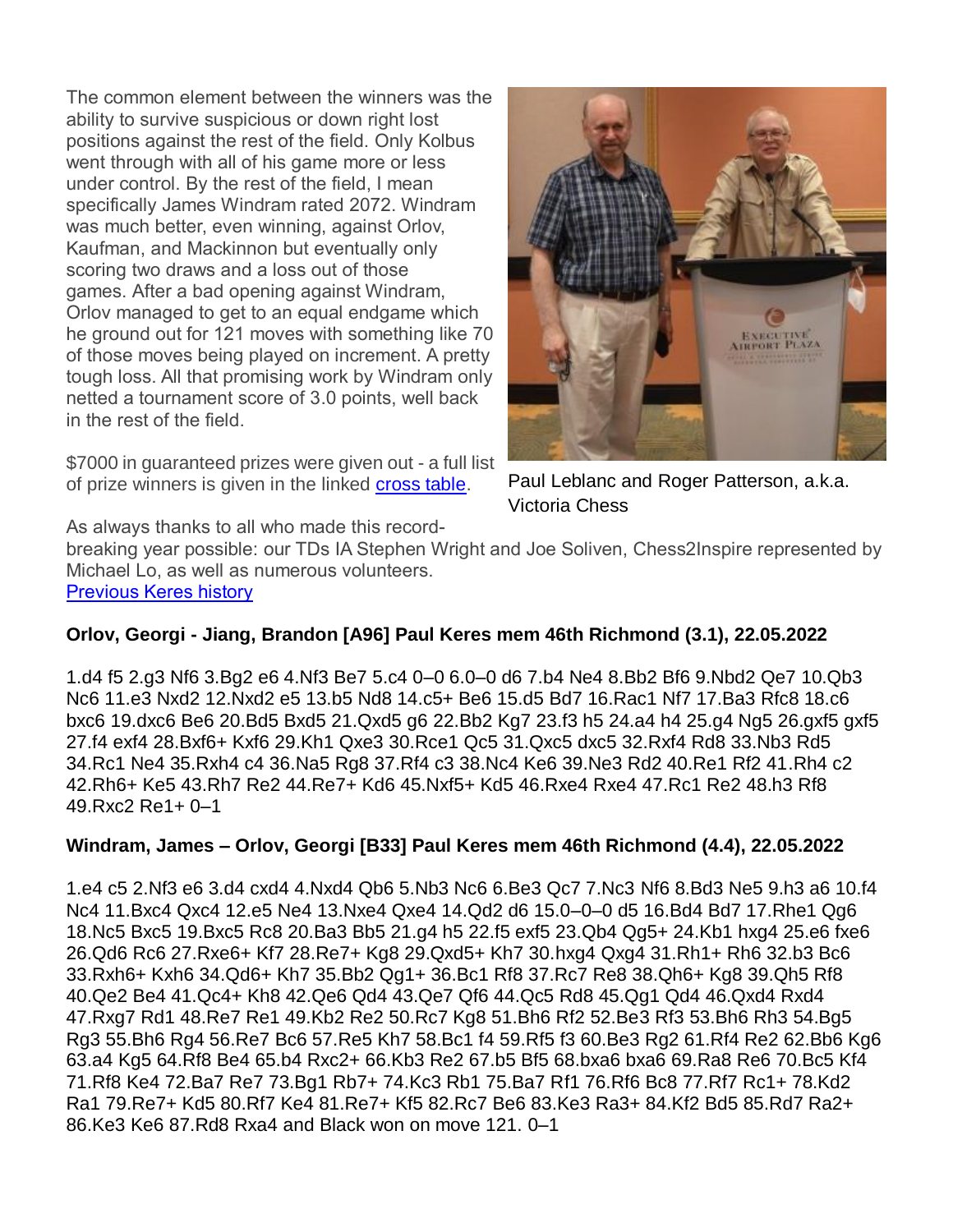## **TEAM BC DEFEATS TEAM ALBERTA 40.5-24.5** (May 6-8) by Paul Leblanc **Showdown in the Okanagan**



Thirteen gallant warriors. From top left to bottom right: IM Ray Kaufman, FM Grigorii Morozov, Andrew Xu, Charles Wu, Kate Jiang, Ethen Song, Ryan Yang, Ethan Su, Nathan Ping-Ying Wu, Dan Catona, Ivan Petrov, Joe Roback, Patrick Huang (photo: Hattie Guo)



Team Alberta. From top left to bottom right Cristian Ivanescu, Bhavik Dave, James Botoy, FM Dale Haessel, Yash Darvekar, Michael Zeggelaar, Mark Ivanescu, Patrick Angelo Tolentino, NM Butch Villavieja, Maxim Vasic, David Souminen, Andrew Funk, Rafael Arruebarrena (photo: Paul Leblanc)

This match was originally conceived in 2020 but delayed two years as a result of the pandemic. Salmon Arm, a pleasant city with a population of about 20,000 happens to be situated about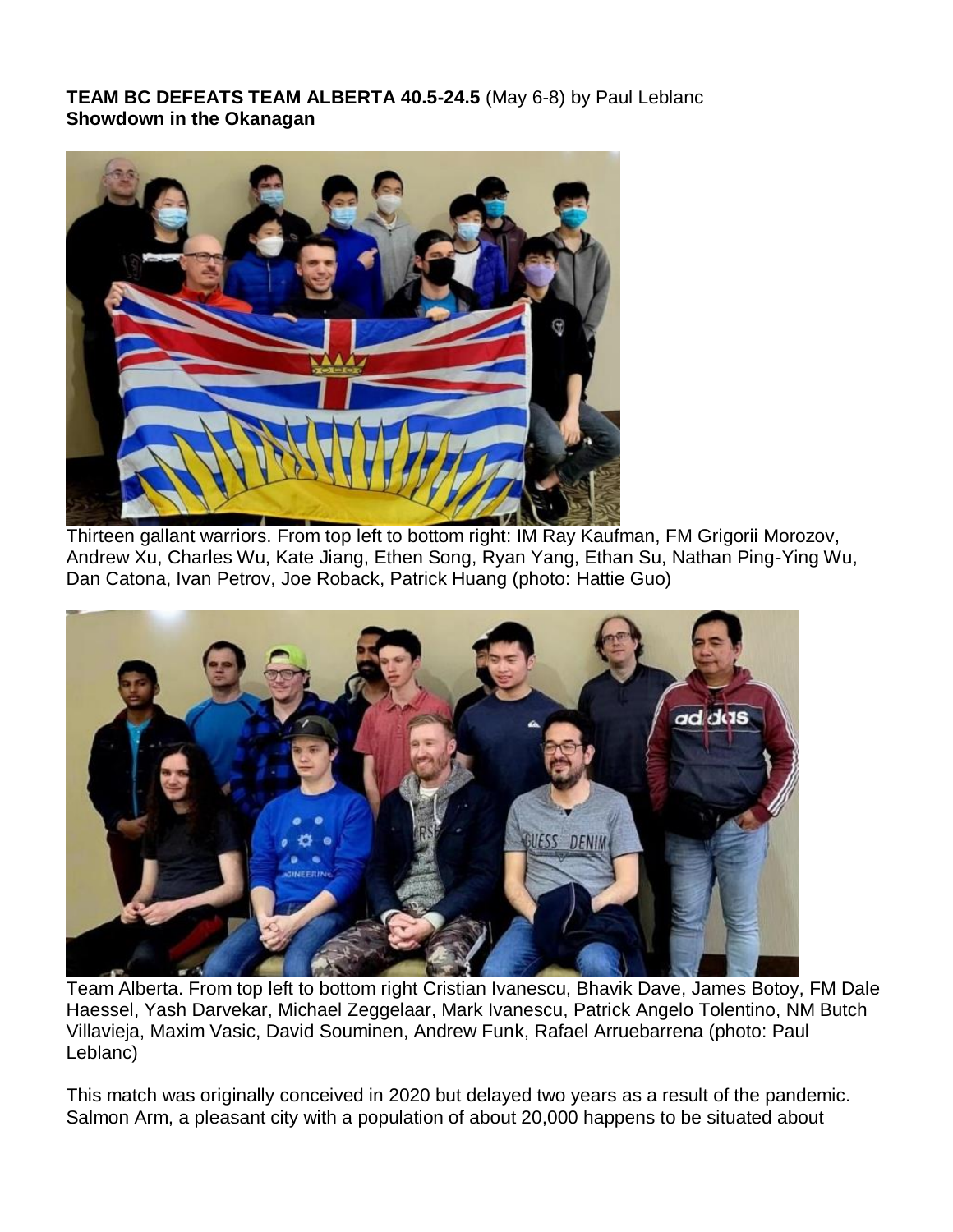half-way between Calgary and Vancouver. Most players were able to drive to the match in five-six hours, a little longer for players from Edmonton and Victoria. The nascent Salmon Arm Chess Club, led by Craig Bacon provided valuable assistance scouting the playing site, sharing some of their chess equipment and setting up for the event. It is believed to be the first fullfledged live competition between the provinces. A junior one-day event was held in Revelstoke in September, 2000.

The teams were very closely matched, each having thirteen players with an average rating of 2017 (Alberta) and 2008 (BC). [The match was run as a five-round Swiss but with the proviso players from the same team would not be paired with each other.] Alberta took the lead 7.0-6.0 in round one but thereafter the match turned greatly to BC's advantage with a final score of BC 40.5 Alberta 24.5. Team BC was anchored by FM Grigorii Morozov and IM Raymond Kaufman who tied for top BC player and took home \$450 each. Ethan Song had a very strong performance to capture third BC player honours. Ethan also gained a whopping 230 rating points to become BCs newest



National Arbiter Paul Leblanc (photo: Ivan Petrov)

chess expert. Top Alberta player was FM Dale Haessel (\$600) followed by Alberta Chess Association President and Team Captain Rafael Arruebarrena (\$300).

The organizers were Paul Leblanc and Rafael Arruebarrena. The match was FIDE and CFC rated and Paul Leblanc acted as Arbiter. [Crosstable](https://www.chess.ca/en/ratings/t/?id=202205018)

#### **Suominen, David – Kaufman, Raymond [A09] BC-AB m Salmon Arm (1.2), 06.05.2022** *[Raymond Kaufman]*

This was my first game of the match. After I played the opening horribly, my opponent could have won a clear advantage, instead a blunder was made leading to his defeat. Not a well-played game by any meanings but interesting for theory and the opening in general.

**1.Nf3 d5 2.c4 d4** Ambitious, 2…d4 often leads to Benoni structures where Black is playing as White would except being a tempo behind. 2...e6 3.g3 Nf6 4.Bg2 dxc4 5.0–0 is the Retí opening. **3.b4!?** 3.e3 Nc6 4.exd4 Nxd4 5.Nxd4 Qxd4 6.Nc3 c6 7.d3 Nh6!? The computer gives this strange move as best, but it actually makes some sense. After White Be3, the Black queen would be driven back. Then Nf5 and g7–g6 is the idea to get developed. We eye the valuable d4 square and threaten the Be3. **3...f6** The idea is to hold onto my centre with e7–e5 and then quickly develop. Unfortunately, a move later I discarded that idea only to give White the big centre he wanted! **4.e3 dxe3?** Better is 4...e5 5.c5 d3!? Again all pawn moves in a row so far. (5...a5 6.Bb5+ c6 7.Bc4 axb4 8.Nxe5 Nh6! This is the best line here and in the game after dxe3 fxe3. Black is now getting ready to take the knight and it should retreat. The extra tempos are enough for Black to achieve an unclear game. Let's see! *(8...dxe3 9.fxe3* This would transpose the game potentially.*)* 9.Nd3 Bg4 10.Qb3 dxe3 11.fxe3 Now, with correct play we could have achieved this, the game position. 11...Nd7 12.Qxb4 b5! 13.Bb3 Bf5 14.e4 Bg6 15.Bb2 Qa5 16.Qxa5 Rxa5= The c5-pawn is falling.) 6.Qb3 e4 7.Nd4 f5 8.Bb2 a5 9.a3 Nf6 10.f3 +/= White is still better and now he has a nice lead in development and great diagonal for his queen. **5.fxe3 e5 6.c5 a5 7.Bb5+** 7.Bc4! axb4 8.d4 Nh6 9.0–0 Nc6 10.a3 +/- White has an impressive centre, and the opponent's king cannot castle. **7...c6**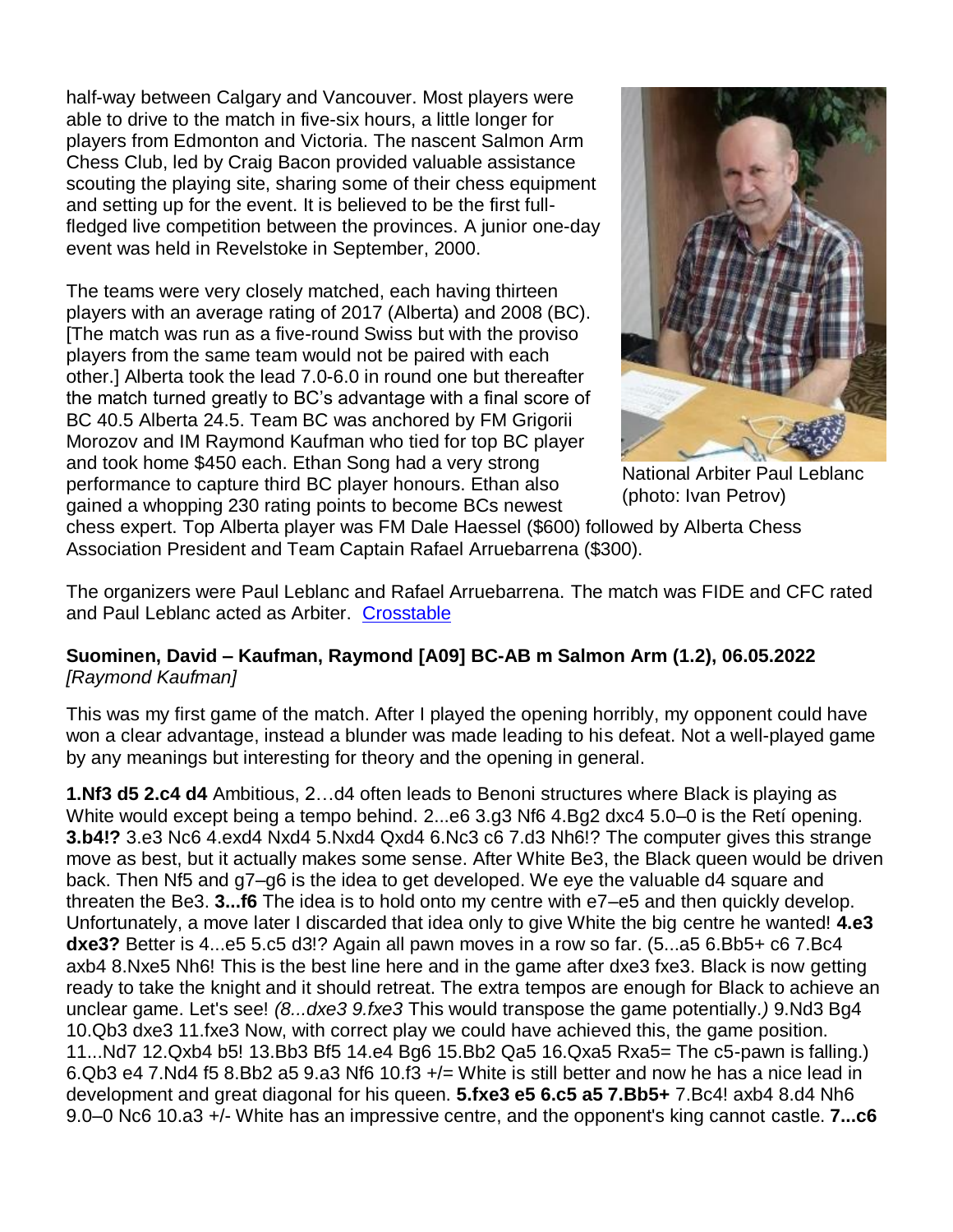**8.Bc4 axb4 9.Nxe5?** 9.d4 Nh6 10.Nbd2! +/- Developing to prevent e5–d4, gaining space and chasing White's knight away. *(10.0–0 e4 11.Ne1 f5 unclear).* **9...fxe5??** 9...Nh6 forced - see previous variations for transposition. **10.Qh5+ g6 11.Qxe5+ Qe7** This was my idea that both of us saw. It's easy to see ahead with all the forced captures and checks. However, sometimes a quiet move like Bb2 just maintaining and now threatening to trade queens and win the poor black rook in the corner.



**12.Qxh8??** 12.Bb2! Nd7 13.Qxe7+ Nxe7 14.Bxh8 Nxc5 15.0–0 Bf5 16.a3! +/- Although it's messy, White is up a whole exchange. After this excellent move a2–a3 the position will open and White can slowly bring his undeveloped Nb1 into the game. **12...Qh4+ 13.g3 Qxc4** Now the game is pretty much over. Though I must admit I like my final remaining moves. **14.Qb2 Bg4 15.d4 Nd7 16.h3 Nxc5! 17.dxc5 Bg7 18.Qd2 Bxa1 0–1**

**Villavieja, Butch – Morozov, Grigorii [C16] BC-AB m Salmon Arm (4.1), 08.05.2022** *[Grigorii Morozov]*

**1.e4 e6 2.d4 d5 3.Nc3 Bb4 4.e5 Qd7 5.Qg4 Bf8** In this line Black is slow in the development, but position is closed and it's hard for White to get advantage of faster development. Black's main idea is to exchange white-square bishops - the curse of the French defence. **6.Nf3 b6 7.a4 Na6** The pawn on c2 is not that easy to protect. White would prefer to keep his rook on the 'a' file, queen on the active position at the king side and so on. 7...Ba6 8.Nb5 c6? 9.Nd6+ +/- **8.Bd2 Nb4 9.Rc1 c6?!**  Too early. White doesn't have any good moves, so Black could continue 9...h5 or 9...Ne7. The move in the game allows White to move the knight from c3. **10.Nd1** 10.Nb5 cxb5 11.Bxb4 Nh6 12.Qf4 Bxb4+ 13.c3 bxa4 14.cxb4 a5= **10...h5 11.Qg3 a5 12.c3 Na6 13.Bd3** The advantage in the development of White pieces becomes significant. Although, there are no real threats. **13...Nc7 14.h4 Ba6** Finally! **15.Bxa6 Nxa6 16.Ra1 c5 17.0–0 Ne7 18.Ne3 Nc6 19.Nc2** Here I realized that I don't like position of my knight on c6 and moved it back. **19...Ne7 20.Bg5** 20.Ne3 cxd4 21.cxd4 *(21.Nxd4?! Nc5)* 21...g6= **20...Nf5 21.Qh3 cxd4 22.Ncxd4** 22.Nfxd4 is a bit better. **22...Nh6**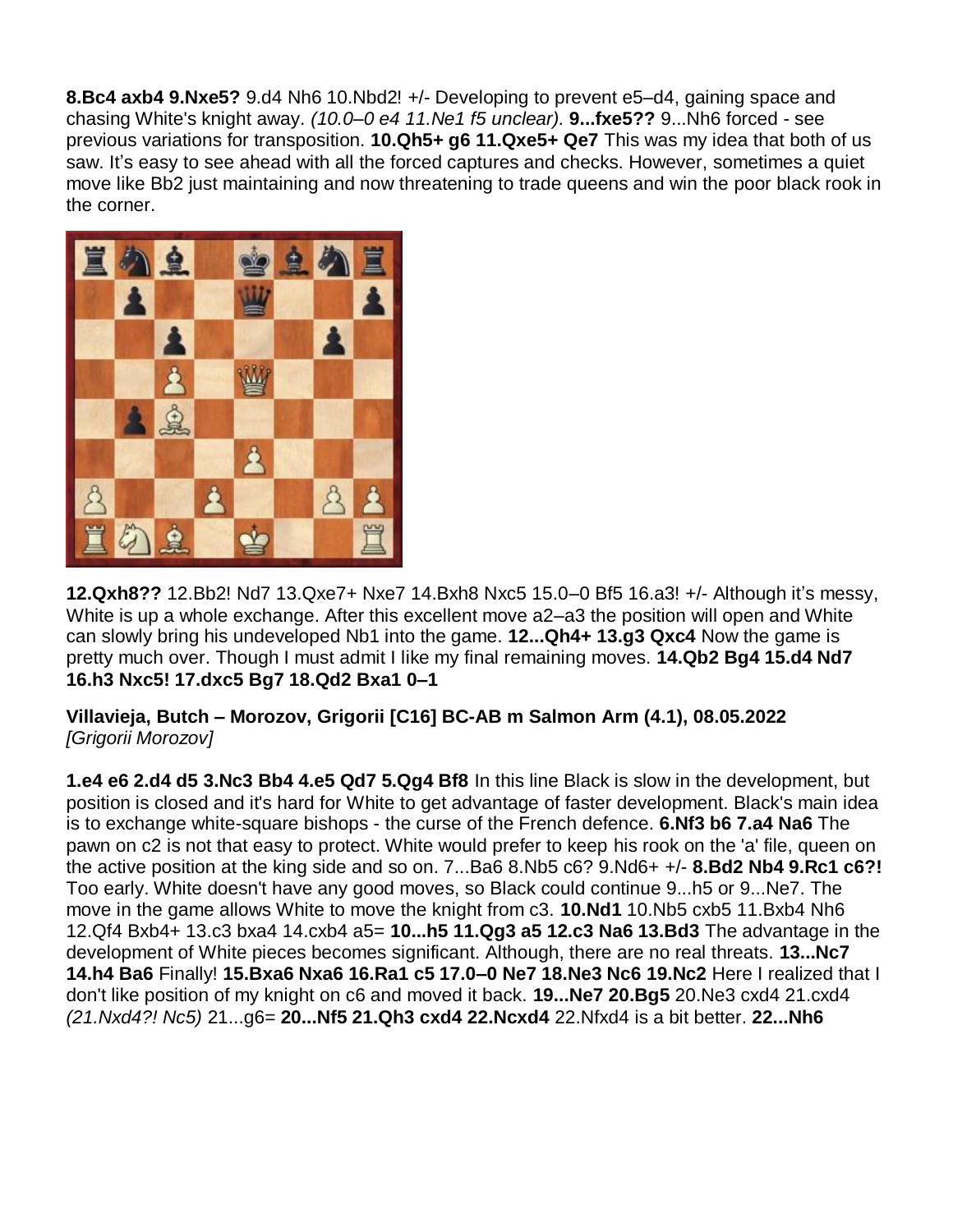

The computer doesn't like it, but I was happy with this move. The knight is moving to g4 where it blocks White pieces. An exchange is also fine for Black. Interesting position - the only developed Black pieces are two knights at the edges of the board. **23.Nb5**  23.Bxh6 Rxh6 24.Ng5 Computer likes White's position, but it's not clear how White can get practical advantage. **23...Ng4 24.Rfe1** 24.Qg3 f6!? **24...Nc7**  24...Nc5 25.Nfd4 Ne4 26.f3 Ngf2 27.Qh2 Nxg5 28.Kxf2 Nh7+/- **25.Nfd4 Nxb5 26.Nxb5 Bc5 27.Re2** I expected 27.Nd4 to not allow black to castle 27...f6!? *(27...0–0 28.f3 Nh6 29.Bxh6 gxh6 30.f4+/=)* 28.exf6 gxf6 29.Rxe6+ Kf7 30.Rae1 Rae8 31.Rxe8 Rxe8 32.Be3 Bxd4 33.cxd4 Qxa4 34.Qf3 Qxd4 35.Qf5= **27...0–0 28.Rae1** I was preparing for 28.Qd3 f6 29.exf6 gxf6 30.Qg6+ Qg7 31.Qxh5 Nxf2 but it's not easy to

evaluate all of the lines over the board. **28...f6 29.exf6 gxf6 30.Be3!?** 30.Bd2= **30...Bxe3 31.Rxe3**  31.fxe3 f5=/+ **31...Nxe3 32.Rxe3** Taking the pawn back immediately 32.Qxe3 e5 33.Qxb6= is slightly better. **32...Kf7 33.Qf3 Rh8 34.Qf4 Rad8 35.Rf3 Qe7 36.Qd4 Rhg8 37.Qxb6 Rg4** 



**38.g3** White didn't want any threats to his king and return the pawn, which gives Black an advantage. 38.Nd4 Qd6 *(38...Rdg8? 39.Nc6 Rxg2+ 40.Kf1 Rg1+ 41.Ke2 Qf8 42.Qc7+ Kg6 43.Ne7+ Kh6 44.Nxg8+ Rxg8 45.Qxa5+/-)* 39.Qxa5 Rxh4 40.g3 Rg4 41.Re3 Re8 42.Qb5= **38...Rxa4 39.Nd4 Qd6 40.Qb5 Ra1+ 41.Kg2 a4 42.Qd3 Rh8** 42...Kg7? 43.Re3 Re8 44.Rxe6 Qxe6 45.Nxe6+ Rxe6 46.Qxd5+– **43.Nb5 Qe7 44.Qd4 Rh6** 44...Kg7! **45.Qf4 Kg7** 45...Rg6! **46.Nd4 Re1? 47.Qb8?** 47.Re3 Rxe3 48.Qxe3+/- **47...Qd7 48.Qb6 Re4** 48...Rg6 **49.Rd3 Rh8 50.f3 Re5 51.Nc6 Re2+ 52.Kf1 Rxb2** I was tired looking for threats from the queens and knight and rushed up to exchange pieces. The position is still winning for Black. 52...Rc2 53.Nd4 Rc1+ 54.Kg2 e5 55.Ne6+ Kf7 56.Nc5 Rc2+ 57.Kg1 Qh3–+ **53.Qxb2 Qxc6 54.Kg2 Ra8 55.Qa3 Kf7 56.Rd4 Qb5**  56...e5 57.Rb4 e4 was also good. **57.c4 dxc4** 57...Qb3 58.Qxb3 axb3 59.cxd5 Rb8 60.dxe6+ Kxe6 61.Rd1 b2 62.Rb1 Kd5 was probably simpler. **58.Qd6 Ra7** 58...a3 59.Qc7+ Kg6 60.Rd7 Qxd7! 61.Qxd7 a2 62.Qxe6 a1Q 63.Qe4+ Kg7 64.Qe7+ Kh8 **59.Qd8 a3 60.Rd1 a2** 60...c3 **61.Qh8**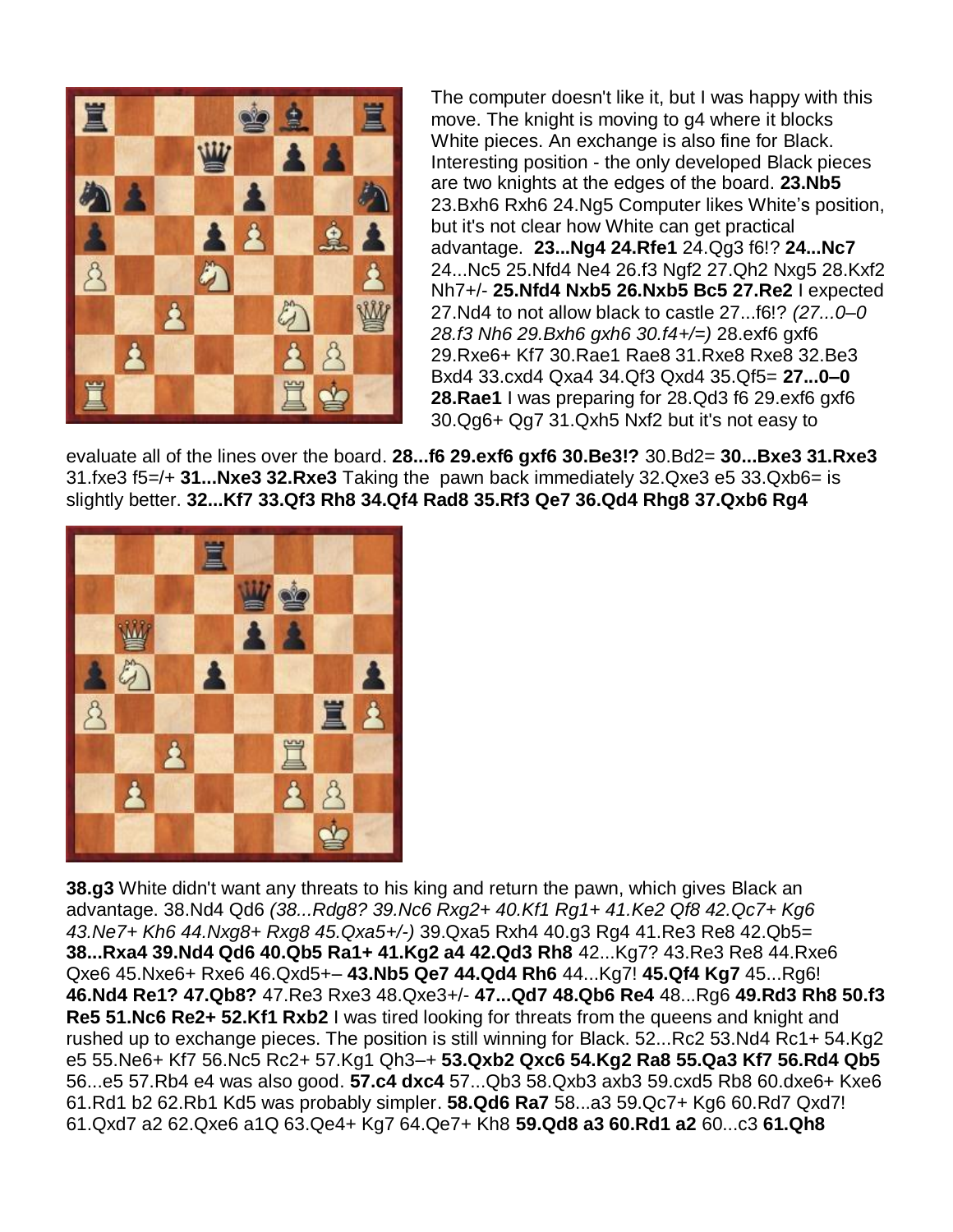

**61...Qf5??** 61...Qb1 62.Qxh5+ *(62.Rd8 Qg1+)* 62...Qg6 63.Qxg6+ Kxg6 64.Ra1 c3–+; or 61...Qb2+ 62.Kh3 Qb1–+ **62.Rd8 Qc2+ 63.Kh3 Qf5+ 64.Kg2 Qc2+ 65.Kh3 Qf5+ ½–½**

**ZACHARY LIU WINS OKANAGAN OPEN** (May 6-8) by Paul Leblanc **Rising Star of BC Chess**



Round 5: Matthew Ivanescu (left) Zachary Liu (right).

Fresh from winning the U2000 Section of the 2022 Grand Pacific Open, ten year-old Zachary Liu added first place in the 2022 Okanagan Open to his laurels. Zachary's chess record is noteworthy in that he is already close to 1900 level strength in only his sixth regular rated tournament. Not that he hasn't been playing a lot of chess – he played a remarkable twenty-five CFC Quick-rated online events during the COVID pandemic. Zachary finished at 4.5 out of 5, taking a draw in the final round against Matthew Ivanescu of Alberta to clinch first place. He took home a \$300 prize. Third place was shared by Matthew Ivanescu and Gordon Taylor of Salmon Arm winning \$100 each. Johan Aljo of Vancouver also tied for third place at 4.0-1.0 but earned a bigger prize by taking the \$200 prize for top U1500. Anrich Vermeulen of Kelowna and Aiden Lu of Vancouver tied for the U1200 prize at 2.5–2.5. Heinz Bauschke of Kelowna and John Bouchard of Vernon tied for top unrated at 2.5–2.5. [Crosstable](https://www.chess.ca/en/ratings/t/?id=202205020)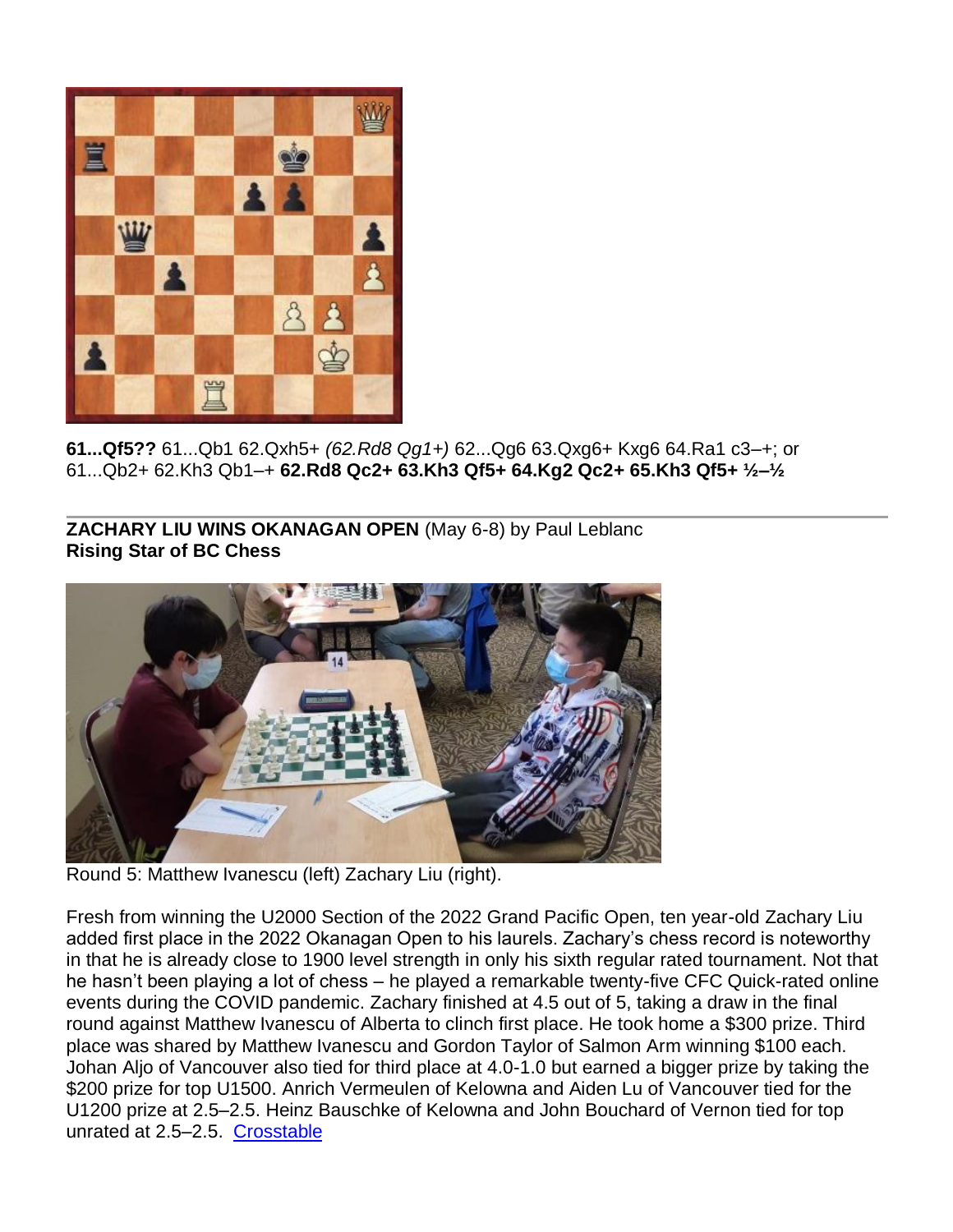## **Liu, Zachary – Taylor, Gordon [B09] Okanagan op Salmon Arm (4.1), 08.05.2022**

1.e4 d6 2.d4 Nf6 3.Nc3 g6 4.f4 c6 5.Nf3 Bg7 6.Be2 0–0 7.Be3 Nbd7 8.Qd2 Qc7 9.h4 Ng4 10.Bg1 e5 11.h5 Ndf6 12.hxg6 fxg6 13.fxe5 dxe5 14.dxe5 Nxe5 15.0–0–0 Nxf3 16.Bc4+ Kh8 17.gxf3 Bd7 18.Bh2 Qa5 19.e5 Rad8 20.exf6 Bxf6 21.Ne4 Qxd2+ 22.Rxd2 Bg7 23.Bc7 h5 24.Bxd8 Rxd8 25.Ng5 1–0

### **A NEW SYSTEM** by Mike Bateman

I would like to start with 1.e4. This has always been my main starting point, and I have won a great many games, but now I have been experimenting with a new set of moves for Black and White. I am using my pieces in a different way. After 1.e4 if my opponent plays 1…c5, the Sicilian, I answer with 2.d3 and then 3.f3 playing my knight to h3 and then back f2. My Bishop goes to g2 and I can castle.



Let's see how this worked out in a game I played on Lichess.org. gallow123 is what I go by on the net.

## **gallow123 (1929) – puch1 (2066) [B20] Rated Rapid game lichess.org, 31.03.2022**

1.e4 c5 2.d3 e6 3.f3 Nc6 4.g3 Nf6 5.Nh3 d5 6.Nf2 d4 7.Bg2 e5 8.0–0 Bd6 9.f4 0–0 10.f5 b5 11.g4 h6 12.h4 c4 13.g5 hxg5 14.hxg5 Nh7 15.Qh5 Ne7 16.Ng4 g6 17.Qh6 gxf5 18.Nf6+ Nxf6 19.gxf6  $1 - 0$ 

Here is another game from Lichess.org, this time for Black.

## **alazit (1936) – gallow123 (1937) [A40] Rated Rapid game lichess.org, 02.04.2022**

1.d4 Nc6 2.c4 e5 3.d5 Nce7 4.e4 d6 5.Nc3 g6 6.Be3 f6 7.Bd3 Nh6 8.f3 Nf7 9.Nge2 Bg7 10.Qd2 a6 11.h4 h6 12.h5 g5 13.g4 0–0 14.Rg1 Bd7 15.Ng3 Rb8 16.Qg2 b5 17.b3 c5 18.Nf5 Nxf5 19.gxf5 bxc4 20.Bxc4 Bb5 21.Bxb5 axb5 22.f4 exf4 23.Bxf4 Kh7 24.Bd2 Ne5 25.Ke2 Qb6 26.Nd1 c4 27.Be3 Qa5 28.Bd2 b4 29.bxc4 Nxc4 30.Bc1 b3 31.Nb2 Qc3 32.Kf1 bxa2 33.Rxa2? Qxc1+ 34.Nd1 Qxd1+ 35.Kf2 Qd4+ 0–1

Now for the last one, with a crushing attack.